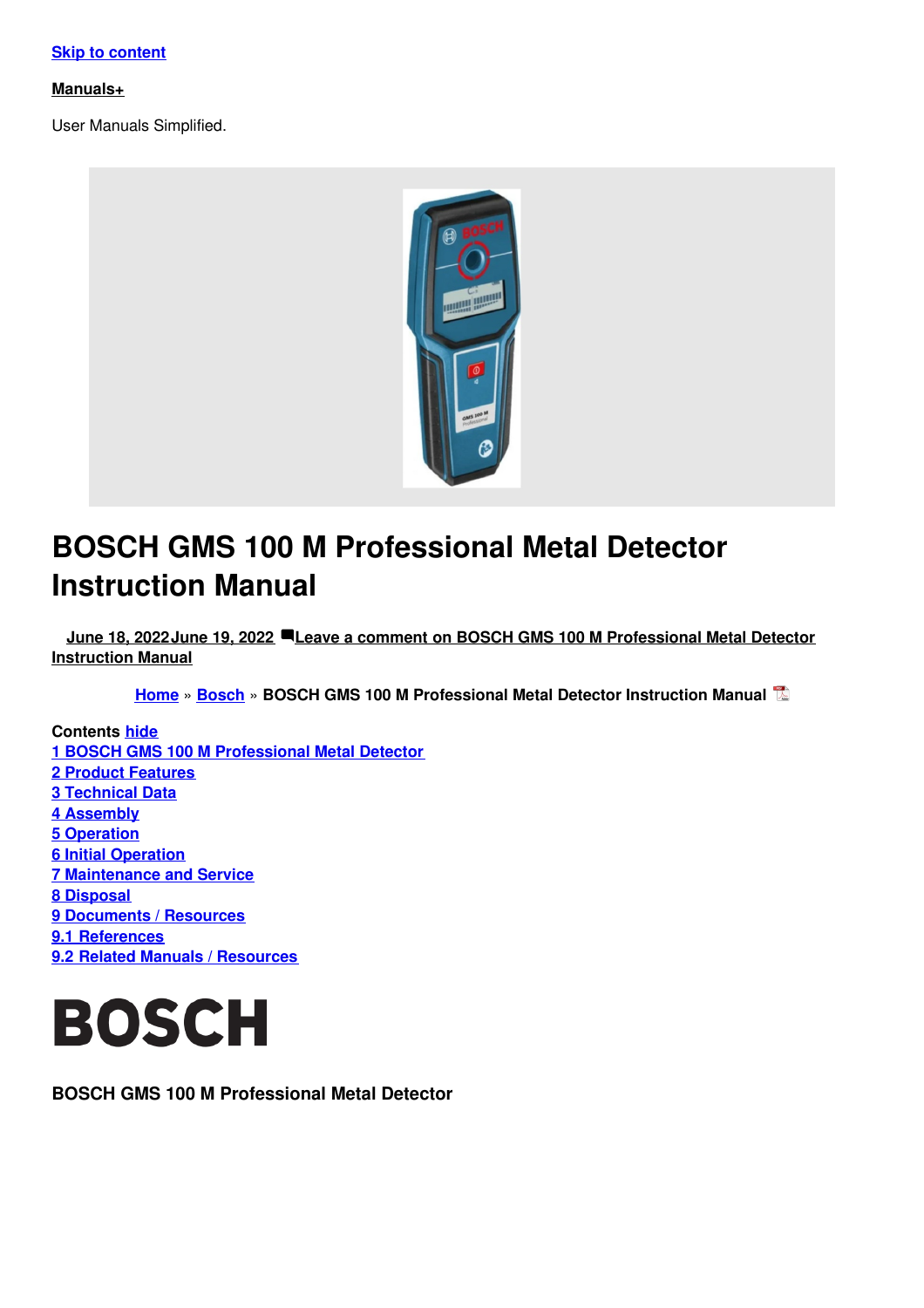

# <span id="page-1-0"></span>**Product Features**

The numbering of the product features shown refers to the illustration of the measuring tool on the graphic page.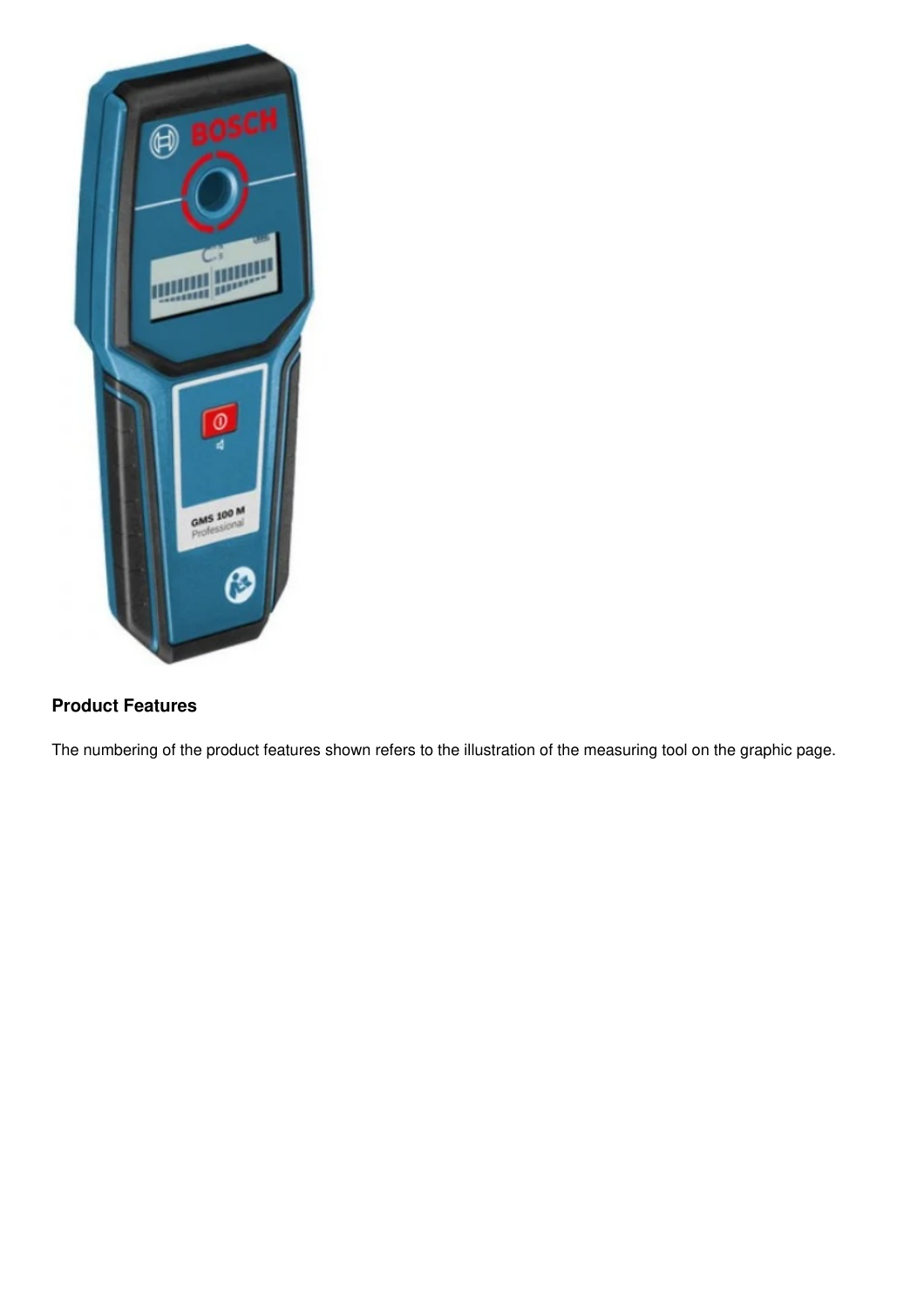

- 1. Illuminated ring
- 2. Marking hole
- 3. Display
- 4. On/Off button
- 5. Contact pads
- 6. Sensor area
- 7. Type plate
- 8. Battery lid
- 9. Latch of battery lid
- 10. Fixture for carrying strap
- 11. Carrying strap
- 12. Protective pouch\*

The accessories illustrated or described are not included as standard delivery.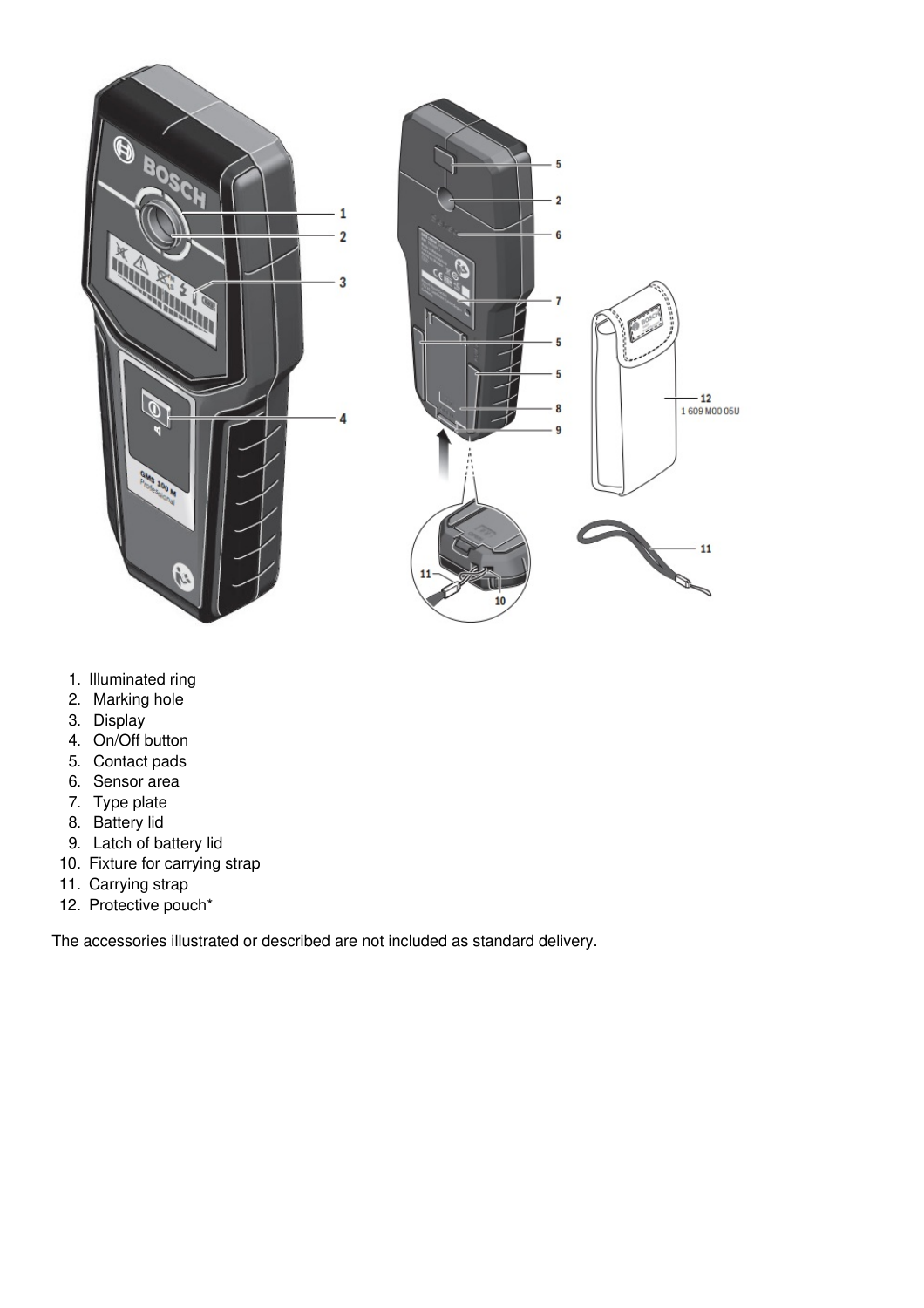

## **Display Elements**

- Switched-off audio signal indicator
- Warning-function indicator
- Indication of the object type "Non-magnetic metal"
- Indication of the object type "Magnetic metal"
- Indication of the object type "Live conductor"
- Temperature control indicator
- Battery indicator
- Main scale
- Fine scale

# <span id="page-3-0"></span>**Technical Data**

- depending on operating mode, material and size of the objects, as well Nas material and condition of the base material
- less scanning depth for wires/conductors that are not "live"
- In terms of accuracy and scanning depth, the measurement result can be inferior in case of unfavourable surface quality of the base material.
- Please observe the article number on the type plate of your measuring tool. The trade names of the individual measuring tools may vary.

# <span id="page-3-1"></span>**Assembly**

#### **Inserting/Replacing the Battery**

- Alkali-manganese batteries are recommended for the measuring tool.
- To open the battery lid 8, press the latch 9 in the direction of the arrow and fold up the battery lid. Insert the supplied battery. Pay attention that the polarity is correct, according to the representation on the inside of the battery lid.
- The battery indicator g always indicates the current battery status:
- Battery fully charged
- Battery has 2/3 of its capacity or less
- Battery has 1/3 of its capacity or less
- Please change battery
- If the measuring tool is not used for a long period of time, the battery must be removed. The battery can corrode or discharge itself over long periods.

# <span id="page-3-2"></span>**Operation**

- Protect the measuring tool against moisture and direct sun light.
- Do not subject the measuring tool to extreme temperatures or variations in temperature. In case of large variations in temperature, allow the measuring tool to adjust to the ambient temperature before switching it on. In case of extreme temperatures or variations in temperature, the accuracy of the measuring tool and the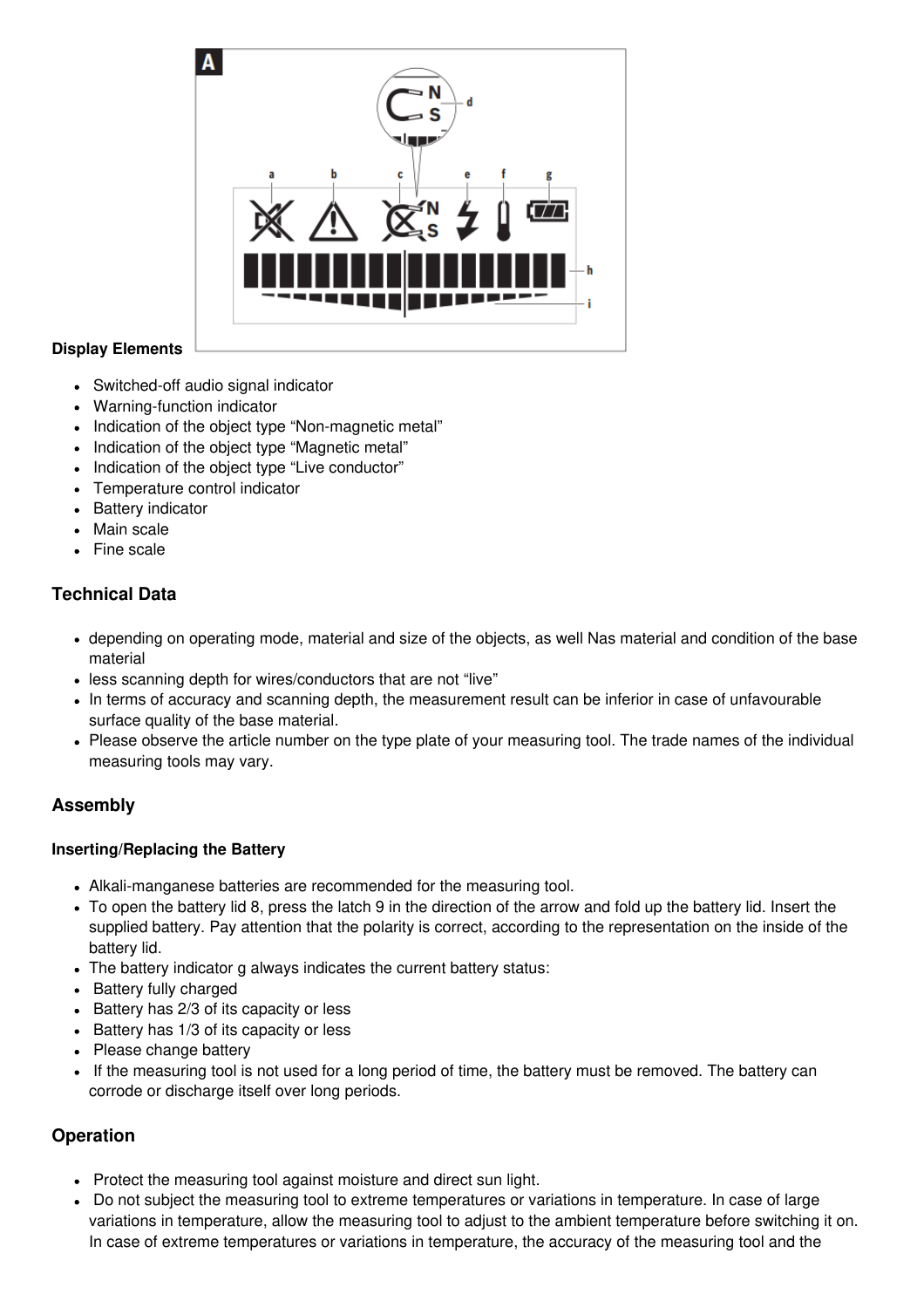<span id="page-4-0"></span>display indication can be impaired.

Use or operation of transmitting systems, such as WLAN, UMTS, radar, transmitter masts or microwaves, in the close proximity can influence the measuring function.

# <span id="page-4-1"></span>**Initial Operation**

#### **Switching On and Off**

- Before switching the measuring tool on, make sure that the sensor area 6 is not moist. If required, dry the measuring tool using a soft cloth.
- If the measuring tool was subject to an extreme temperature change, allow it to adjust to the ambient temperature before switching on.
- To switch on the measuring tool, press the On/Off button 4.
- To switch off the measuring tool, press the On/Off button 4 again.
- When no button on the measuring tool is pressed for approx. 5 minutes and when no objects are detected, the measuring tool automatically switches off to save the battery.

## **Switching the Audio Signal On/Off**

When the measuring tool is switched on, the audio signal can be switched on or off by pressing the On/Off button 4 for a few seconds. When the audio signal is switched off, indication a appears on the display.

## **Method of Operation**

The measuring tool checks the base material of sensor area 6 in measurement direction z to the max. detection depth (see "Technical Data"). Objects are detected that differ from the material of the wall. Always move the measuring tool in a straight line over the surface applying slight pressure, without lifting it off or changing the pressure. During measurement, the contact pads 5 must always have contact to the surface.

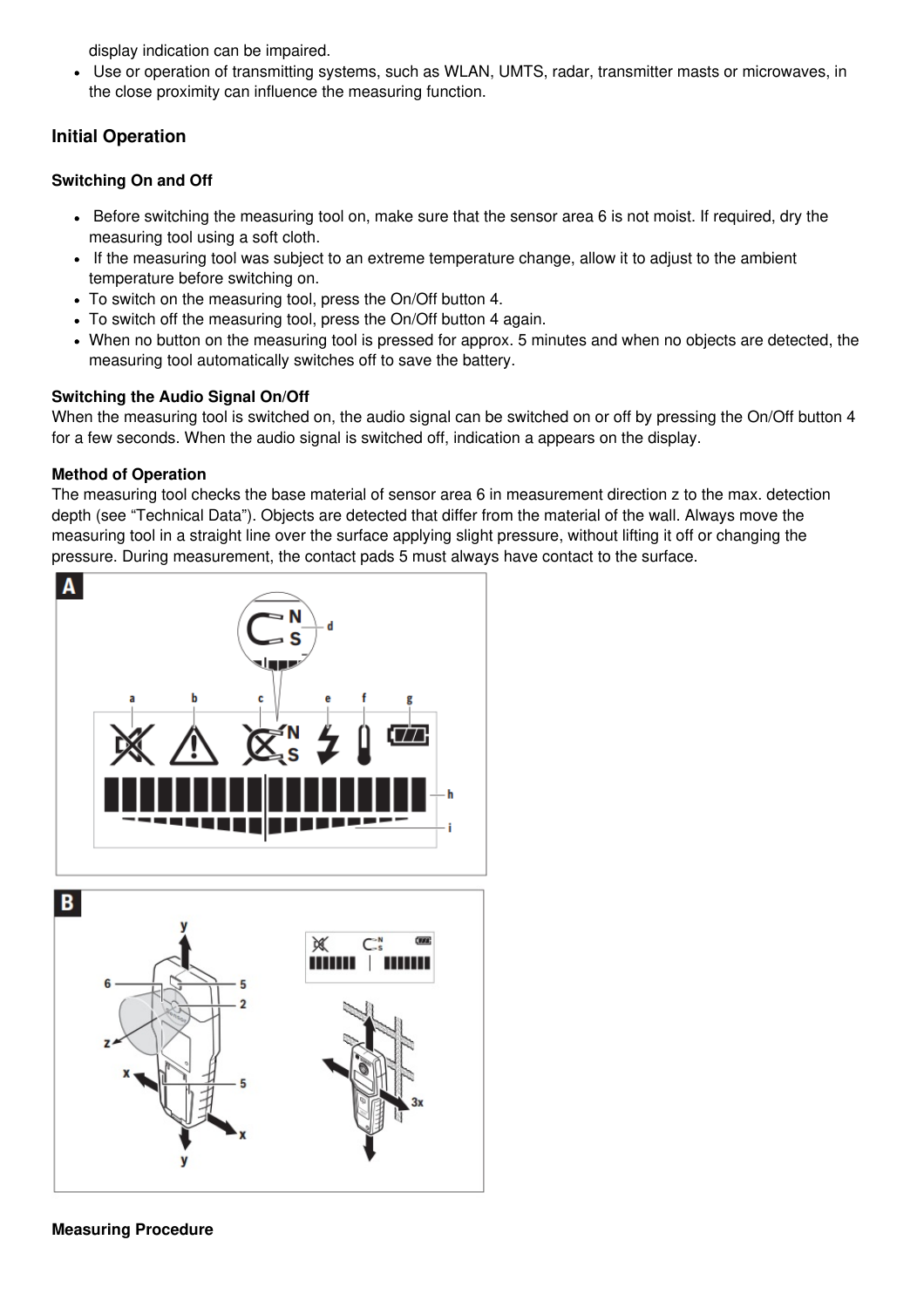- <span id="page-5-0"></span>After switching on, the illuminated ring 1 lights up green. Position the measuring tool against the surface being detected and move it toward the x- and y-axis. When the measuring tool comes closer to an object, the amplitude in the main scale h increases and ring 1 lights up yellow; when it is moved away from the object, the amplitude decreases. The main scale h indicates the maximal amplitude above the object; ring 1 lights up red and an audio signal sounds. For small or deeply embedded objects, ring 1 can continue to light up yellow, while there is no audio signal.
- Wide objects are not indicated by the illuminated ring or the audio signal throughout their complete width.
- As soon as the measuring tool has localised an object below MN the centre of the sensor, the fine scale i is activated.
- To localise the object more precisely, move the measuring tool repeatedly (3x) back and forth over the object.
- The fine scale i indicates a maximum amplitude when the object is positioned precisely below the centre of the sensor, independent thereof how many bars are displayed in the main scale h.
- When very small or deeply embedded objects are being sought and main scale h reacts only slightly, move the measuring tool repeatedly over the object in horizontal (x-axis) and vertical (y-axis) direction. Observe the amplitude of fine scale i.
- Before drilling, sawing or routing into a wall, protect yourself against hazards by using other information sources. As the measuring results can be influenced through ambient conditions or the wall material, there may be a hazard even though the indicator does not indicate an object in the sensor range (no audio signal or beep and the illuminated ring 1 lit green).

#### **Metal**

When the detected metal object is of magnetic metal (e.g. iron), the symbol d is indicated on display 3. For nonmagnetic metals, the symbol c is indicated. In order to differentiate between metal types, the measuring tool must be positioned above the detected metal object (ring 1 is lit red and fine scale i indicates a high amplitude). Note: For reinforcement steel mesh and steel in the examined base material, an amplitude is indicated over the complete surface of the main scale h. For reinforcement steel mesh, it is typical that the symbol d for magnetic metal is indicated on the display directly above the iron rods, whereas between the iron rods, the symbol c for non-magnetic metal will appear.

#### **Power Cable**

When a "live" conductor is detected, indication e appears on the display 3. Move the measuring tool repeatedly over the area to localise the "live" conductor more precisely. After moving over the "live" conductor several times, it can be indicated very accurately. When the measuring tool is very close to the conductor, the illuminated ring 1 rapidly flashes red and the audio signal beeps swiftly.

#### **Notes**:

- "Live" conductors can be detected easier when power consumers (e.g. lamps, machines) are connected to the sought conductor and switched on.
- Under certain conditions (such as below metal surfaces or behind surfaces with high water content), "live" conductors cannot be securely detected. The signal strength of a "live" conductor depends on the position of the cable. Therefore, apply further measurements in close proximity or use other information sources to check if a "live" conductor exists.
- Voltage-free conductors can be detected as metal objects. This does not apply for stranded conductors (contrary to solid conductors or cable).
- Static electricity can lead to electric lines being indicated inaccurately, e.g. over a large area, or not at all. To improve the indication, place your free hand flat on the wall next to the measuring tool, in order to remove the static electricity.

#### **Working Advice**

The measuring values can be impaired through certain ambient conditions. These include, e.g. the proximity of devices that produce strong electric, magnetic or electromagnetic fields, moisture, metallic building materials, foillaminated insulation materials or conductive wallpaper or tiles. Therefore, also observe other information sources (e.g. construction plans) before drilling, sawing or routing into walls, ceilings or floors.

#### **Marking Objects**

If required, detected objects can be marked. Perform a measurement as usual. Once you have found the boundaries or the centre of an object, mark the sought location through the marking hole 2.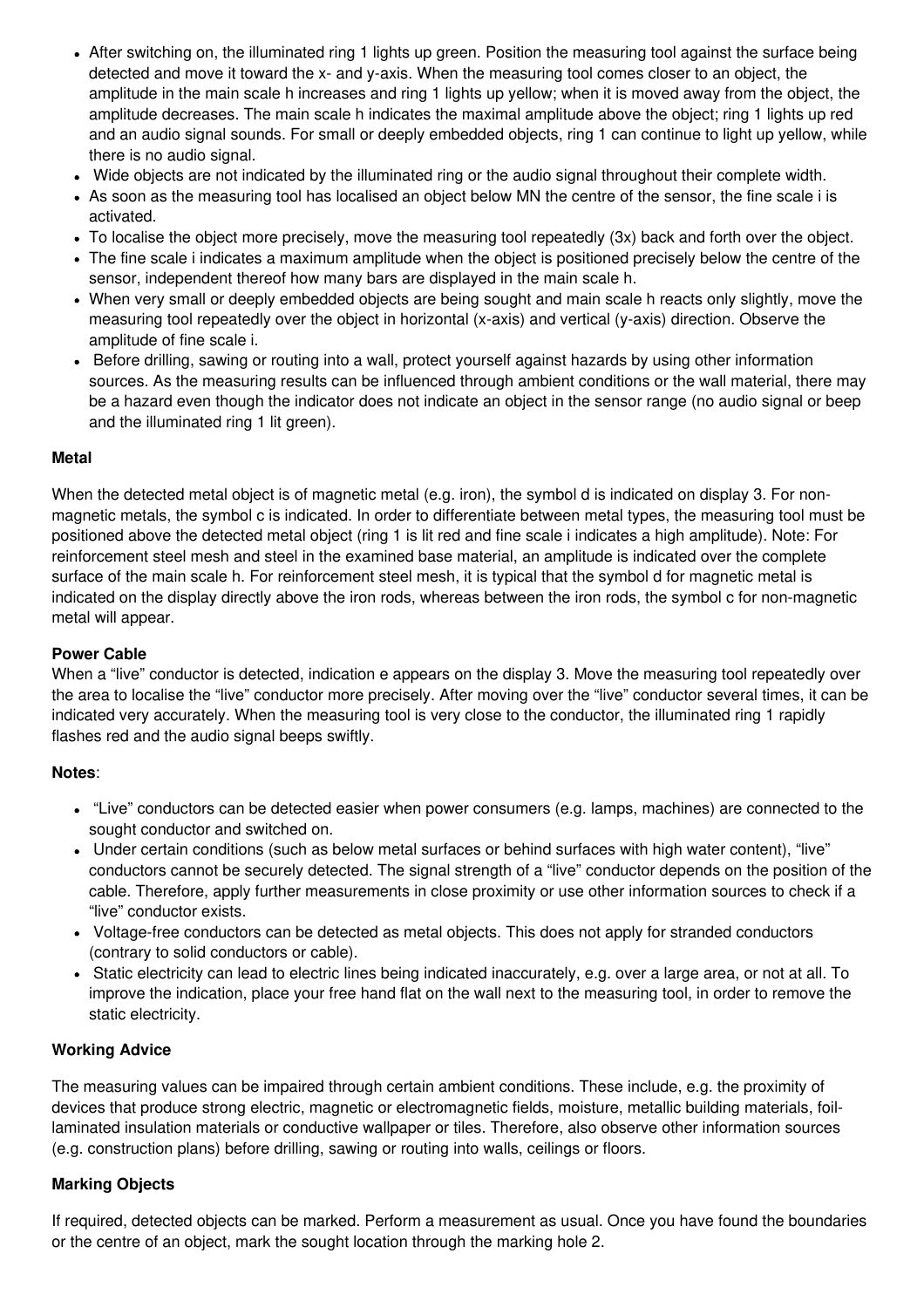## **Temperature Control**

The measuring tool is equipped with a temperature control indicator, as accurate measurements are only possible as long as the temperature within the measuring tool remains constant. When the temperature control indicator f lights up, the measuring tool is not within the operating temperature range or was subject to large variations in temperature. Switch the measuring tool off and allow it to adjust to the ambient temperature before switching it on again.

#### **Warning Function**

When indicator b lights up on the display, the measurement must be restarted. Remove the measuring tool from the wall and place it on the base material at a different location. When indicator b flashes on display 3, send the measuring tool to an authorised customer services agent.

#### **Recalibration**

- When the main scale h indicates a continuously high amplitude, even though there is no object near the measuring tool, the measuring tool can be manually recalibrated.
- Switch the measuring tool off.
- Remove all objects near the measuring tool that could be detected, including your wrist watch or rings made of metal, and hold the measuring tool up.
- Pay attention that battery indicator g indicates at least 1/3 capacity:
- Switch the measuring tool on again. When the measuring tool starts, immediately press and hold the the On/Off button
- Hold the On/Off button until the illuminated ring 1 slowly flashes red, indicating the calibration of the measuring tool.
- When the calibration was successful, ring 1 lights up green and the measuring tool automatically ready for operation again.
- Note: If the measuring tool does not automatically start, repeat the recalibration. If the measuring tool still does not start, send it to an authorised customer services agent.

## <span id="page-6-0"></span>**Maintenance and Service**

#### **Maintenance and Cleaning**

- Check the measuring tool each time before use. In case Nof visible damage or loose components inside the measuring tool, safe function can no longer be ensured.
- Keep the measuring tool clean and dry at all times to ensure proper and safe working.
- Do not immerse the measuring tool in water or other fluids.
- Wipe away debris or contamination with a dry, soft cloth. Do not use cleaning agents or solvents.
- In order not to affect the measuring function, decals/stickers or name plates, especially metal ones, may not be attached in the sensor area 6 on the front or back side of the measuring tool.
- Do not remove the contact pads 5 on the backside of the

#### **After-sales Service and Application Service**

Our after-sales service responds to your questions concerning maintenance and repair of your product as well as spare parts. Exploded views and information on spare parts can also be found under: **[www.bosch-pt.com](http://www.bosch-pt.com)** Bosch's application service team will gladly answer questions concerning our products and their accessories. In all correspondence and spare parts orders, please always include the 10-digit article number given on the nameplate of the product.

#### **Great Britain**

- Robert Bosch Ltd. (B.S.C.)
- $\cdot$  P.O. Box 98
- Broadwater Park
- North Orbital Road
- Denham
- Uxbridge
- UB 9 5HJ
- At **[www.bosch-pt.co.uk](http://www.bosch-pt.co.uk)** you can order spare parts or arrange the collection of a product in need of servicing or repair.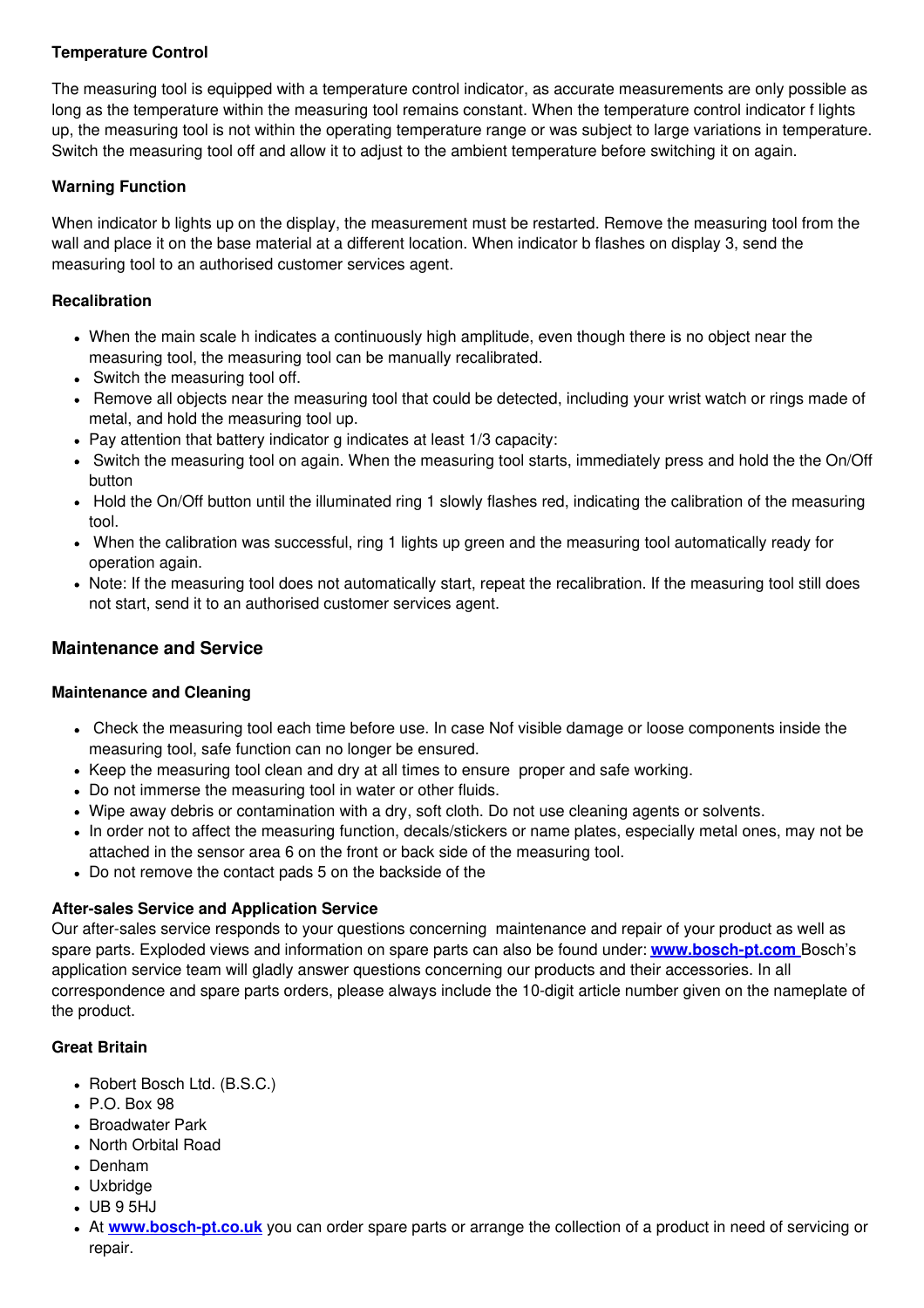- Tel. Service: (0344) 7360109
- E-Mail: **[boschservicecentre@bosch.com](https://manuals.plus/bosch/boschservicecentre@bosch.com)**

#### **Ireland**

- Origo Ltd.
- Unit 23 Magna Drive
- Magna Business Park
- City West
- Dublin 24
- Tel. Service: (01) 4666700
- Fax: (01) 4666888
- Australia, New Zealand and Pacific Islands
- Robert Bosch Australia Pty. Ltd.
- Power Tools
- Locked Bag 66
- Clayton South VIC 3169
- Customer Contact Center

#### **Inside Australia:**

- Phone: (01300) 307044
- Fax: (01300) 307045
- Inside New Zealand:
- Phone: (0800) 543353
- Fax: (0800) 428570
- Outside AU and NZ:
- Phone: +61 3 95415555
- **[www.bosch.com.au](http://www.bosch.com.au)**
- Republic of South Africa

#### **Customer service**

- Hotline: (011) 6519600
- Gauteng BSC Service Centre
- 35 Roper Street, New Centre

#### **Johannesburg**

- Tel.: (011) 4939375
- Fax: (011) 4930126
- E-Mail: **[bsctools@icon.co.za](https://manuals.plus/bosch/bsctools@icon.co.za)**

#### **KZN – BSC Service Centre**

- Unit E, Almar Centre
- 143 Crompton Street
- Pinetown
- Tel.: (031) 7012120
- Fax: (031) 7012446
- E-Mail: **[bsc.dur@za.bosch.com](https://manuals.plus/bosch/bsc.dur@za.bosch.com)**
- Western Cape BSC Service Centre

#### **Democracy Way, Prosperity Park**

- Milnerton
- Tel.: (021) 5512577
- Fax: (021) 5513223
- E-Mail: **[bsc@zsd.co.za](https://manuals.plus/bosch/bsc@zsd.co.za)**
- Bosch Headquarters
- Midrand, Gauteng
- Tel.: (011) 6519600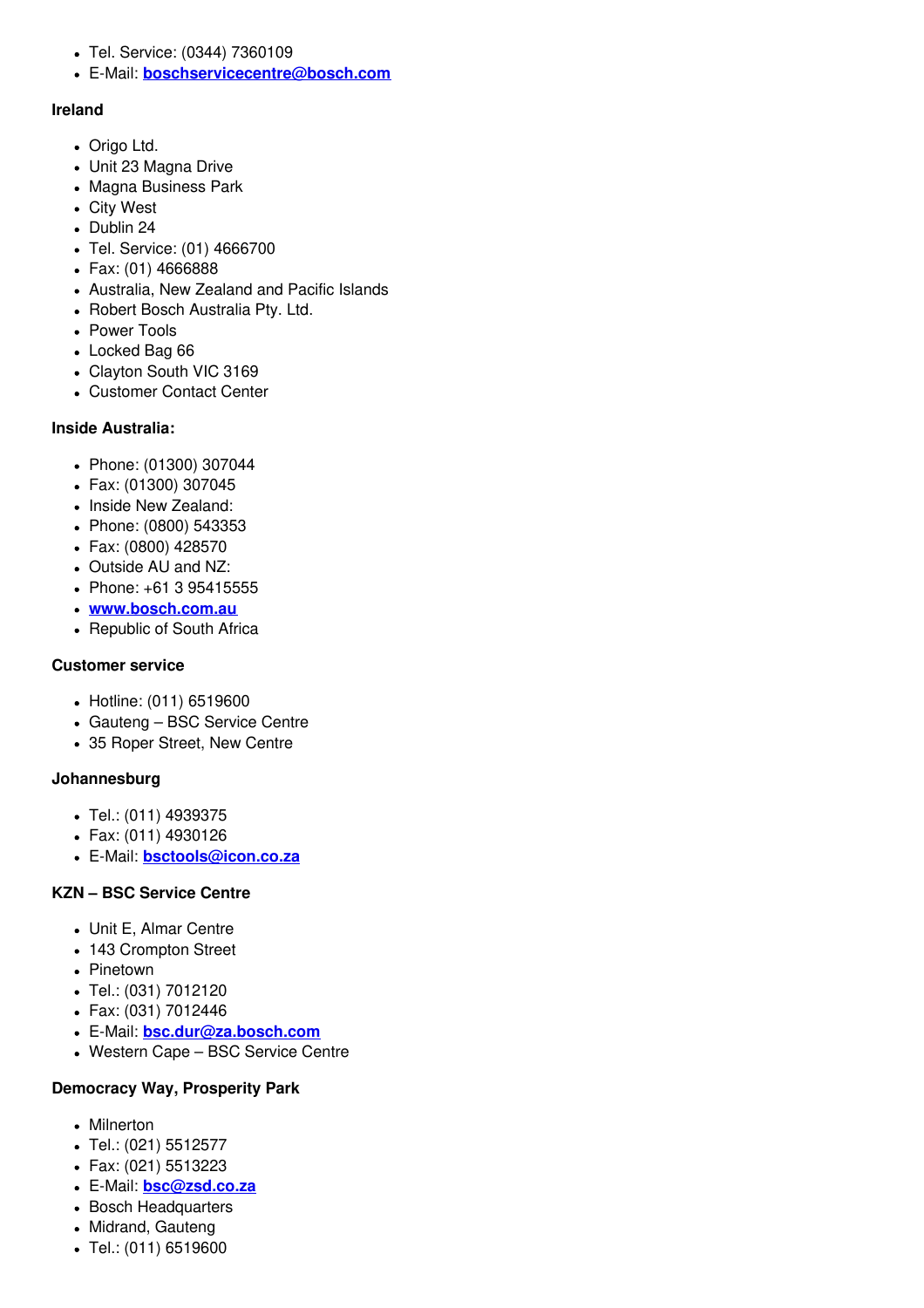- Fax: (011) 6519880
- E-Mail: **[rbsa-hq.pts@za.bosch.com](https://manuals.plus/bosch/rbsa-hq.pts@za.bosch.com)**

## <span id="page-8-0"></span>**Disposal**

Measuring tools, accessories and packaging should be sorted for environmental-friendly recycling. Do not dispose of measuring tools and batteries/rechargeable batteries into household waste!

#### **Only for EC countries:**

According to the European Guideline 2012/19/EU, measuring tools that are no longer usable, and according to the European Guideline 2006/66/EC, defective or used battery packs/batteries must be collected separately and disposed of in an environmentally correct manner. Batteries no longer suitable for use can be directly returned at:

#### **Great Britain**

- Robert Bosch Ltd. (B.S.C.)
- $\cdot$  P.O. Box 98
- Broadwater Park
- North Orbital Road
- Denham
- Uxbridge
- UB 9 5HJ
- At **[www.bosch-pt.co.uk](http://www.bosch-pt.co.uk)** you can order spare parts or arrange the collection of a product in need of servicing or repair.
- Tel. Service: (0344) 7360109
- E-Mail: **[boschservicecentre@bosch.com](https://manuals.plus/bosch/boschservicecentre@bosch.com)**
- Subject to change without notice.

## <span id="page-8-1"></span>**Documents / Resources**



**BOSCH GMS 100 M [Professional](https://manuals.plus/m/879e9e8c12bda6531e5227bc459c024efff3568988c2849d452f83e66cfaa77a_optim.pdf) Metal Detector** [pdf] Instruction Manual GMS 100 M, Professional Metal Detector, Professional Detector, Metal Detector, GMS 100 M, Detector

#### <span id="page-8-2"></span>**References**

- **[Invented](http://www.bosch.com) for life | Bosch Global**
- **PT Learning Campus - [Powertools](http://www.powertool-portal.de)**
- **Bosch [Elektrowerkzeuge](http://www.bosch-pt.at) | Bosch Elektrowerkzeuge**
- **Bosch elektromos [kéziszerszámok](http://www.bosch-pt.hu) | Bosch elektromos kéziszerszámok**
- $\blacksquare$ **[Elektrické](http://www.bosch-pt.cz) nářadí Bosch | Elektrické nářadí Bosch**
- **Bosch [el-værktøj](http://www.bosch-pt.dk) | Bosch el-værktøj**  $\bullet$
- **[Bosch-sähkötyökalut](http://www.bosch-pt.fi) | Bosch-sähkötyökalut**  $\bullet$
- **[-](http://www.ferramentasbosch.com) -**  $\bullet$
- **[Invented](http://bosch.com) for life | Bosch Global**  $\bullet$
- **[Elektronarzędzia](http://www.bosch-pt.pl) Bosch | Elektronarzędzia Bosch**  $\bullet$
- **Select your [country](http://www.bosch-pt.com) | Bosch Power Tools**  $\bullet$
- **[Elektrické](http://www.bosch-pt.sk) náradie Bosch | Elektrické náradie Bosch**
- **[bosch-pt.ru](http://www.bosch-pt.ru)**
- **Bosch [Elektrowerkzeuge](http://www.bosch-pt.com/ch/de) | Bosch Elektrowerkzeuge**
- **[herramientasbosch.net](http://www.herramientasbosch.net)**
- $\blacksquare$ **[Bosch](http://www.bosch-pt.co.uk) Power Tools | Bosch Power Tools**
- **[Ηλεκτρικά](http://www.bosch-pt.gr) εργαλεία Bosch | Ηλεκτρικά εργαλεία Bosch**  $\bullet$
- $\overline{\phantom{a}}$ **Outillage [électroportatif](http://www.bosch-pt.fr) Bosch | Outillage électroportatif Bosch**

# <span id="page-8-3"></span>**Related Manuals / Resources**